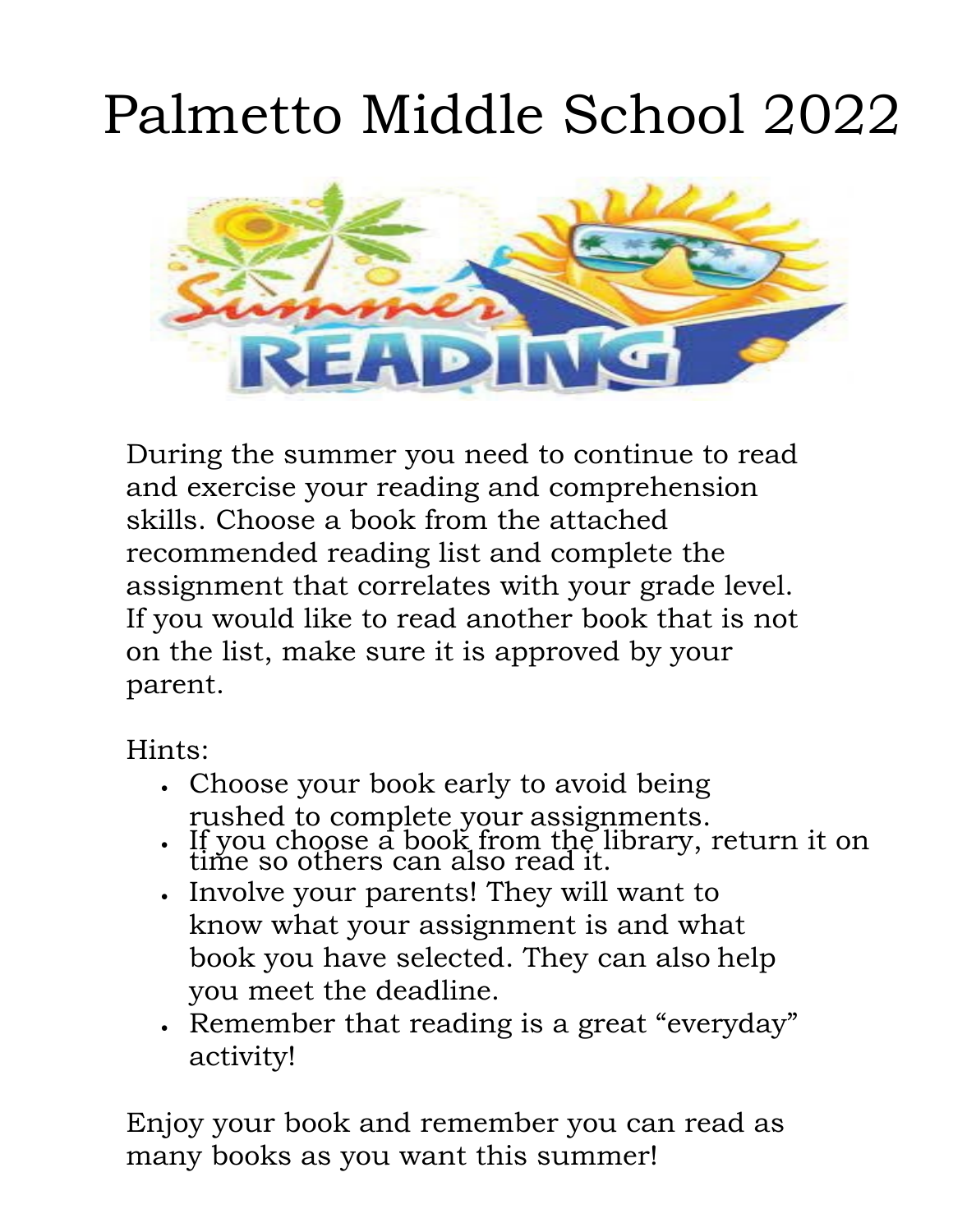Dear Parent/Guardian,

Thank you so much for supporting our summer reading assignment. Our purpose in asking your child to read over the summer is to continue to develop an appreciation and enjoyment for reading. Thinking, discussing, and writing about a book as the year begins gives us some common ground from which we can discuss and share.

Over the summer, your assistance with book selection and setting up a time for your child to read will help your child get off to a successful start to the school year. Selecting the right book for this project is extremely important for your child to ensure enjoyment when reading, not frustration or boredom. Please encourage your child to select a book that is of interest to him/her and at an appropriate reading level. Feel free to have your child read parts of his/her book to you, or you may take turns reading parts to each other. Try to encourage your child to read a little bit each day.

By the end of the summer, the book and the attached assignment sheets should be completed and ready to be handed in. Your child's ELA teacher will inform you during the first week of school when the assignment will be due.

We look forward to meeting your child and working with him/her throughout the year.

Sincerely,

Palmetto Middle School ELA Teachers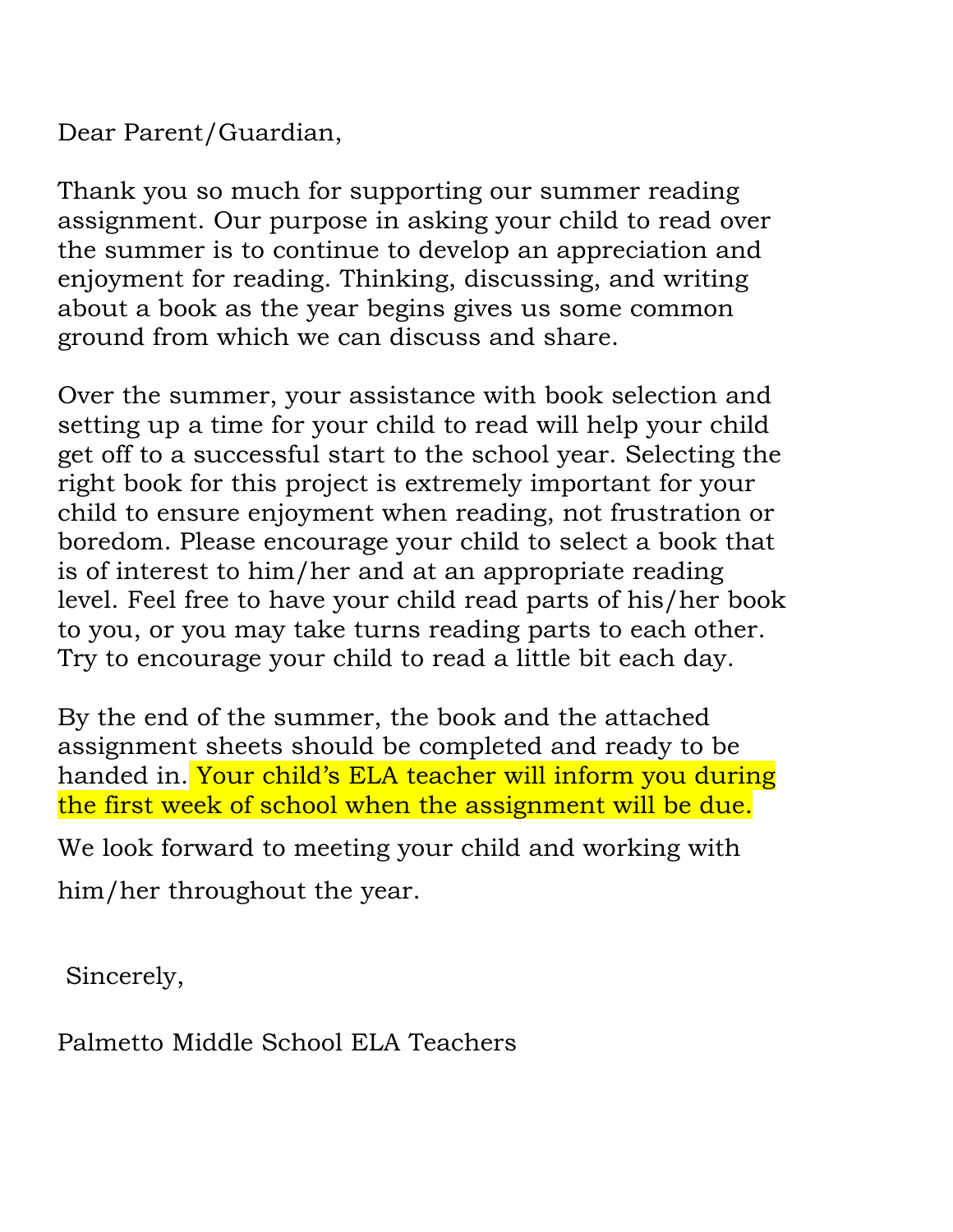## 6<sup>th</sup> Grade Summer Reading Project Flip Book Literary Elements Flip Book

#### Directions:

- 1. Line up 7 sheets of construction paper and stagger them at 1" intervals in a Verticalrow.
- 2. Fold each sheet away from you, making sure each fold leaves 1" of paper Above it.
- 3. Open the book to the center fold and staple. You now have a flipbook.
- 4. Turn the flip book toward you. The top fold should include the title and author of the piece you read.
- 5. On the second flap, write the word "Character." Above it, describe a character from the story.
- 6. On the third flap, write the word "Setting." Describe asetting from the story.
- 7. The fourth flap will have the word "Conflict." Write about a conflict in the story, but don't give away the ending.
- 8. The fifth flap will be labeled "Plot." Describe three important eventsthat occur in the book.
- 9. The final flap will be titled "Critique." Give your opinion of the story, include reasons why you liked or disliked the story, using specific details. Beside the word "critique" on the flap, rate the book using stars. One star means you really didn't like the book at all. Five stars means you lovedthe book.
- 10.Write your name on the back of the flip book.

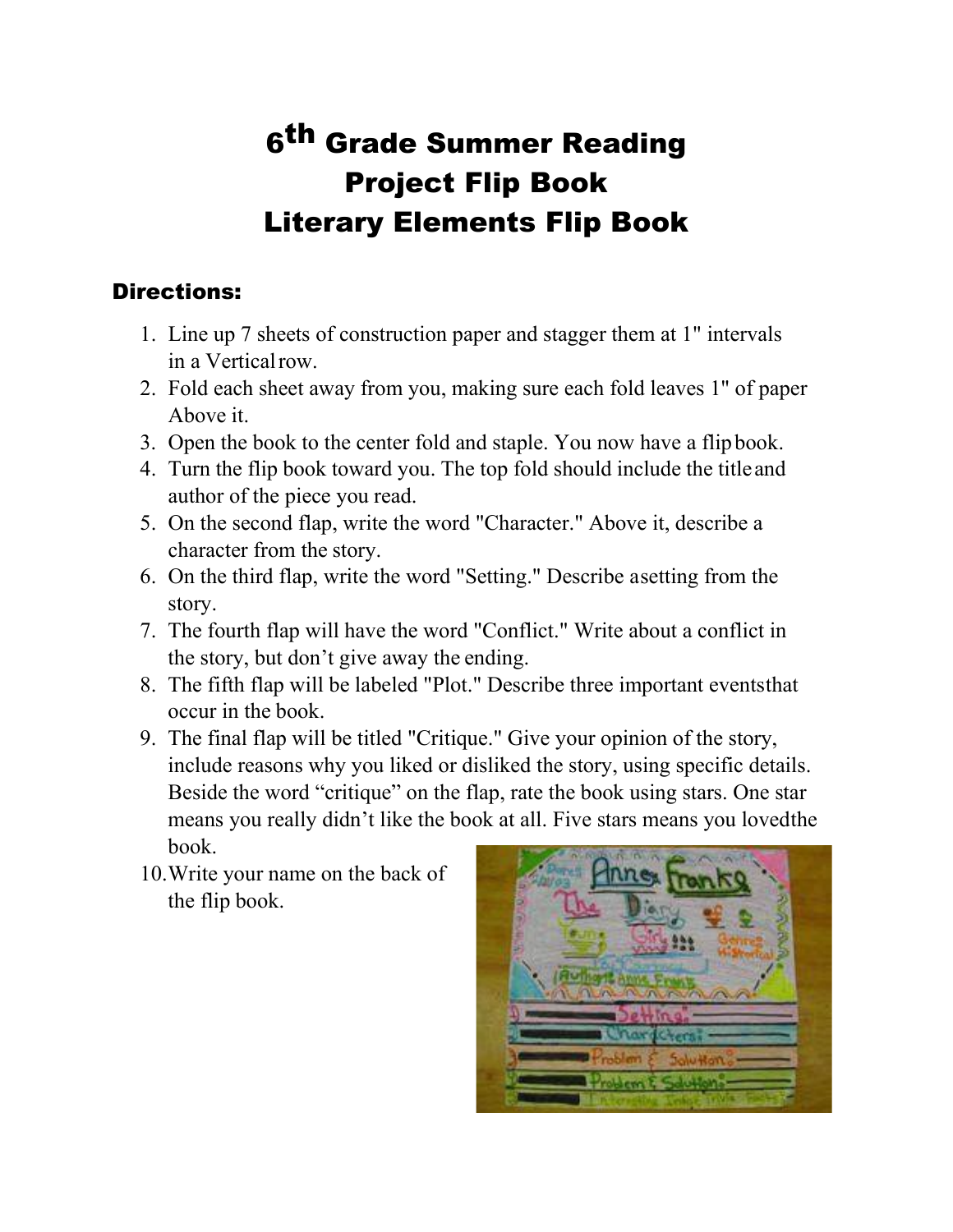#### Rubric for Flip Book

Title and author on first flap; your name on the back of the flip book

(5 points)

- Character description includes character's physical attributes, personality, behavior, thoughts and feelings, and what others think of the character; entry labeled "Character" (15 points)
- Setting described using vivid vocabulary; entry labeled "Setting" (15 points)
- Conflict/problem described; entry labeled "Conflict/problem" (15 points)
- Plot includes important events that occur in the story; entry labeled"Plot" (15 points)
- Critique uses specific details telling why you liked or disliked thestory; entry labeled "Critique" with a star rating (15 points)
- Correct spelling, usage, punctuation, capitalization, complete sentences; neatly presented (20 points)

Final Grade/100

Sample:

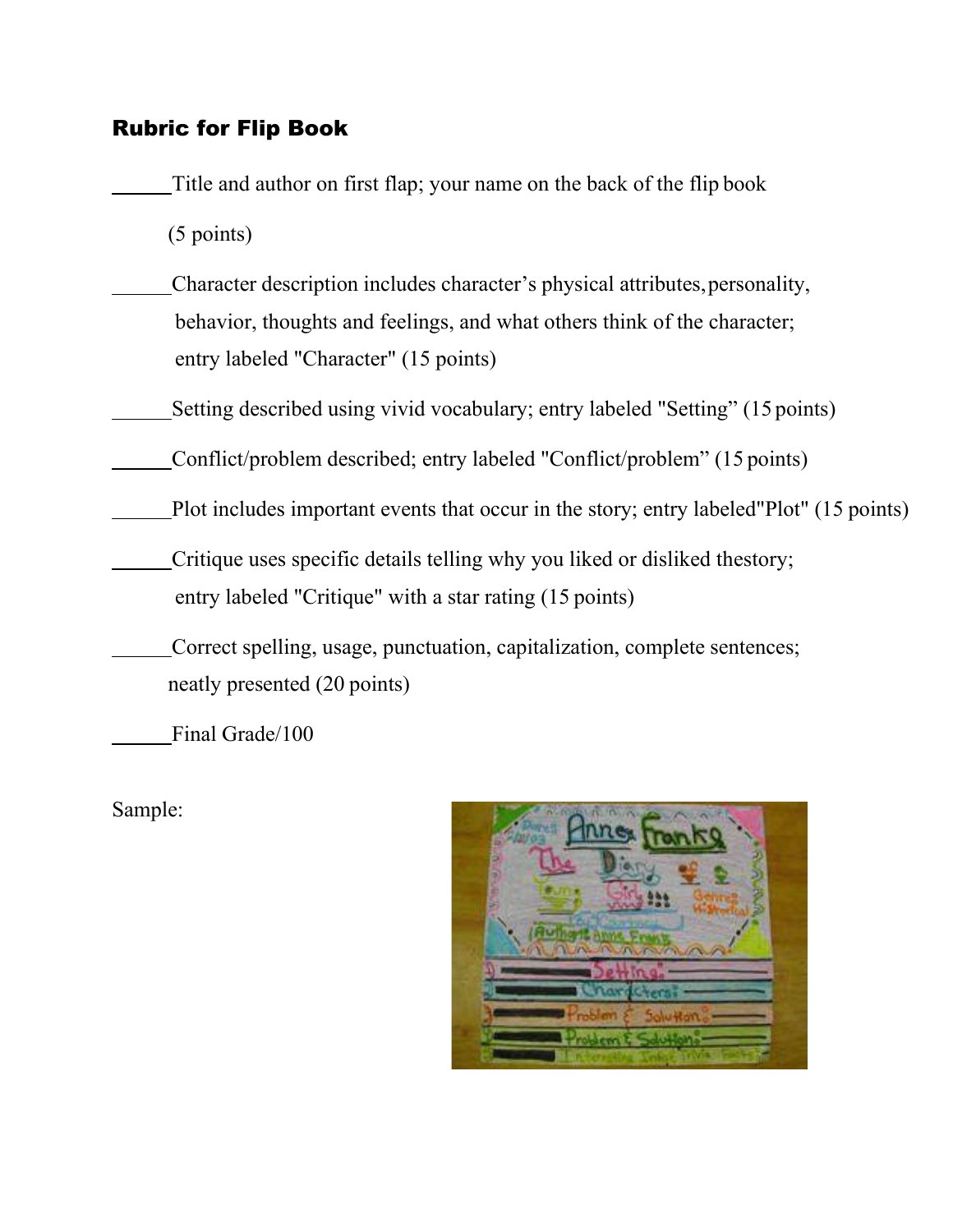## 7th Grade Summer Reading Project:

**I.** Short Answer Responses: Please complete the questions below on a separate sheet of paper; you may also type your responses.

Answers must include **textual support.** Do not forget to include the title of the book and the author*.*

- 1. Describe in 2-4 sentences who the main character is. Be sureto include a personality trait and other important information.
- 1b. Quote text evidence from the book to support the description above. (\*Cite the page number).
- 2. Explain in 1-3 sentences when and where the story takes place. Inother words, describe the setting or time period of the text. Then, explain how the setting impacts the text.
- 2b. Find an example of textual support from the book that supports the description above. (\*Cite the page number).
- 3. What is the story's main problem or conflict and how isit resolved?
- 3b. Quote text evidence from the book that shows how the conflict is resolved. (\*Cite the page number).
- **II.** Visual Representation of Themes: Design a visual representation of the themes present in your book. You may complete a collage, story board, illustration etc. (Examples of themes: Love, Loss, Loyalty, Friendship, Family, etc.) You may use a poster board, typing paper, construction paper etc.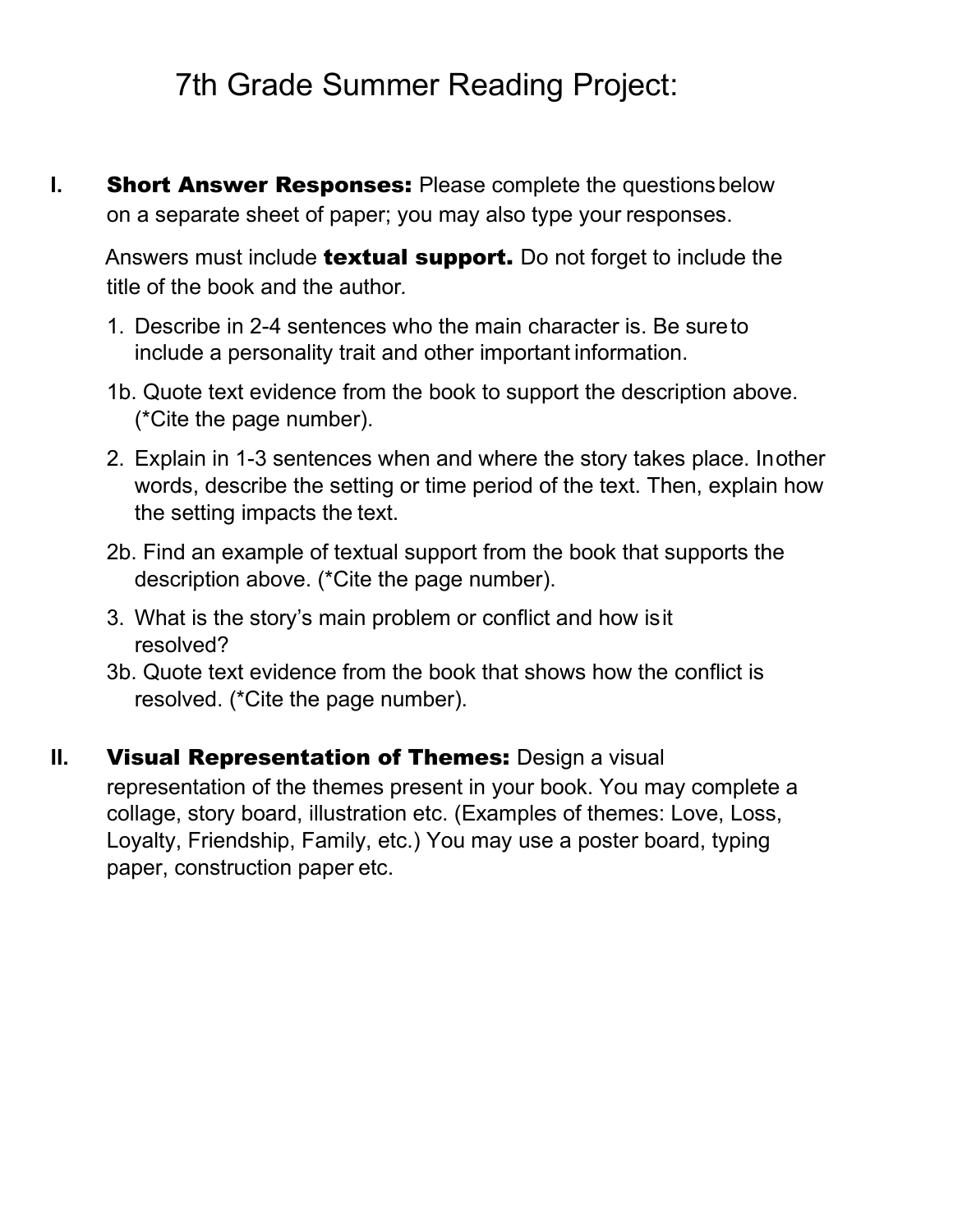### GRADE 8 SUMMER READING ASSIGNMENT

| Reading Record - Fiction Name<br>Complete this chart IF your text was FICTION                                                                                                                                                                                            |                          |                                                                                                                 |                                          |                                                                                                           |                                            |  |  |  |
|--------------------------------------------------------------------------------------------------------------------------------------------------------------------------------------------------------------------------------------------------------------------------|--------------------------|-----------------------------------------------------------------------------------------------------------------|------------------------------------------|-----------------------------------------------------------------------------------------------------------|--------------------------------------------|--|--|--|
| Assignment: All Pre-AP students must read a book of their choice over the summer and<br>complete a reading record for this book. The book can be fiction or nonfiction. You may make<br>your own chart if you'd like but make sure a response is given for each section. |                          |                                                                                                                 |                                          |                                                                                                           |                                            |  |  |  |
|                                                                                                                                                                                                                                                                          |                          |                                                                                                                 |                                          |                                                                                                           |                                            |  |  |  |
|                                                                                                                                                                                                                                                                          |                          | Start Date__________________End Date______________________Total Pages ___________                               |                                          |                                                                                                           |                                            |  |  |  |
| Genre of<br>Fiction<br><b>Realistic Fiction</b>                                                                                                                                                                                                                          | Science Fiction Mystery  | (Circle which one applies the most to your text.)                                                               | Historical<br>Horror/Thriller<br>Fiction |                                                                                                           |                                            |  |  |  |
| <b>Humorous</b><br>Fiction                                                                                                                                                                                                                                               | Sports Fiction Adventure |                                                                                                                 |                                          |                                                                                                           | Fantasy Folk Tales/Fairy Tales             |  |  |  |
| Poetry                                                                                                                                                                                                                                                                   |                          | Mythology Short Story Collection Plays/Scripts Classics                                                         |                                          |                                                                                                           |                                            |  |  |  |
| Reading Record: Complete each of the thinking boxes below and provide as much<br>detail as possible. If you need an additional sheet of paper to thoroughly complete each<br>box, please feel free to use one and attach it to this packet.                              |                          |                                                                                                                 |                                          |                                                                                                           |                                            |  |  |  |
| Who was the main character?<br>Was there a hero and a villain?<br>Describe them.                                                                                                                                                                                         |                          | Describe the setting and<br>explain why the setting is<br>important to the story.                               |                                          | What was the main<br>problem or conflict<br>in the story? Explain the<br>conflict and who<br>it involved. |                                            |  |  |  |
| List FIVE main events that<br>took place in order to solve the<br>problem in the text.                                                                                                                                                                                   |                          | How did the story<br>conclude?                                                                                  |                                          | What life lessons or<br>themes could a<br>reader learn from the<br>text?                                  |                                            |  |  |  |
| Explain the mood (reader's<br>reaction or feelings) this book<br>created in you. Use text<br>examples in your response.                                                                                                                                                  |                          | Rate the difficulty of this<br>book for both the way it<br>was written and content<br>(what the book is about). |                                          | reading?                                                                                                  | Why did you choose this<br>book for summer |  |  |  |